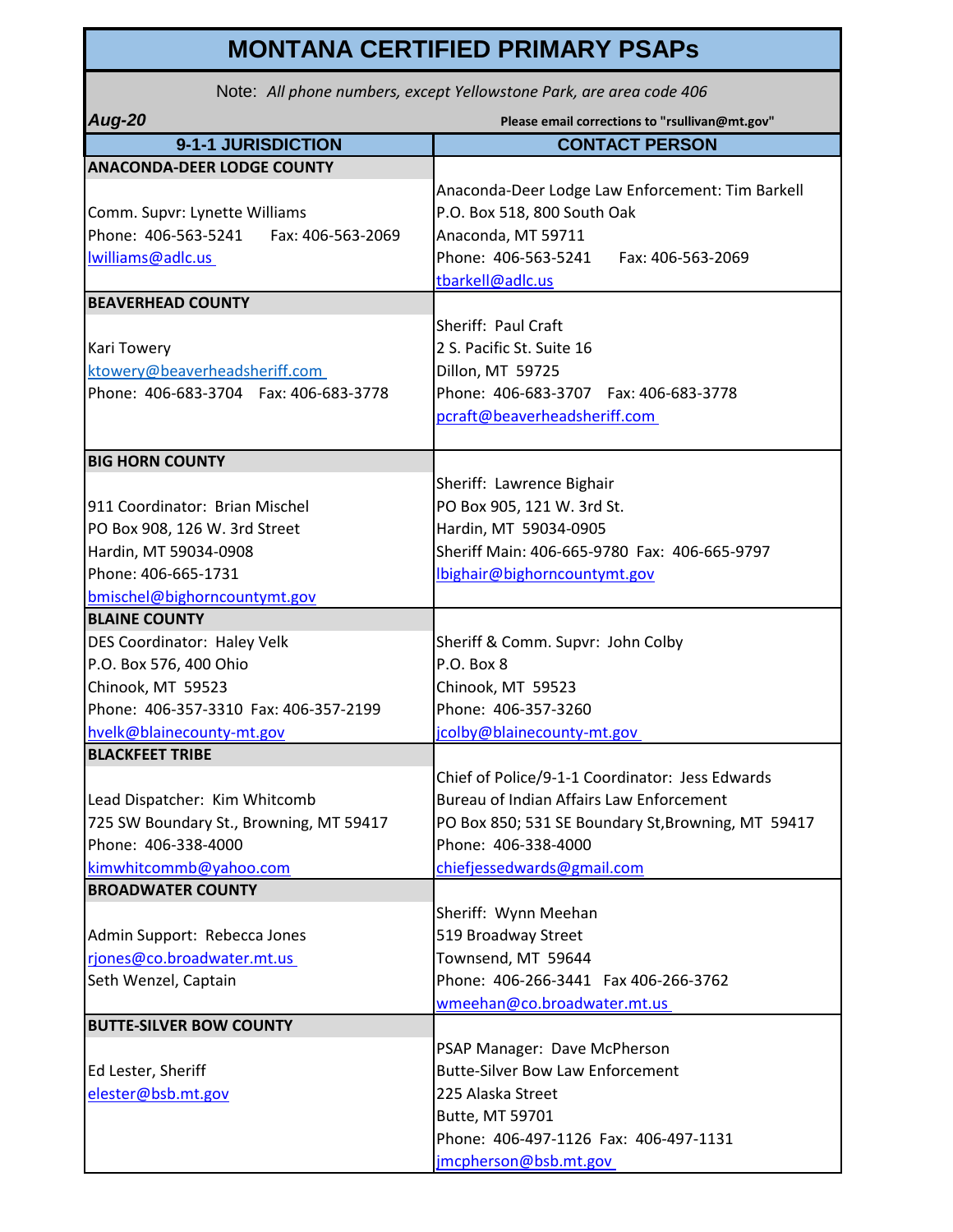| <b>CARBON COUNTY</b>                            |                                               |
|-------------------------------------------------|-----------------------------------------------|
|                                                 |                                               |
|                                                 | Sheriff & PSAP Manager: Josh McQuillan        |
| 911 Coordinator (DES): Tom Kohley               | Carbon County Courthouse                      |
| PO Box 887, Red Lodge, MT 59068                 | P.O. Box 230, 102 No. Broadway                |
| Phone: 406-446-1038 Mobile: 406-425-0121        | Red Lodge, MT 59068                           |
| tkohley@carboncomt.com                          | Phone: 406-446-1234    Fax: 406-446-1239      |
|                                                 | jmcquillan@co.carbon.mt.us                    |
| <b>CASCADE COUNTY</b>                           |                                               |
| City of Great Falls Certified PSAP              | Communications Supervisor: Karen Young        |
| PSAP Contact: Dede Bergan                       | Great Falls Police Dept: 406-455-8555         |
| dbergan@greatfallsmt.net                        | P.O. Box 5021, 3015 Airport Drive             |
|                                                 | Great Falls, MT 59404                         |
|                                                 | Phone: 406-455-8555    Fax: 406-761-7858      |
|                                                 | kyoung@greatfallsmt.net                       |
| <b>CENTRAL MONTANA</b>                          |                                               |
| (Fergus, Petroleum & Judith Basin)              | Lewistown Police Chief: Cory Birdwell         |
| City of Lewistown Certified PSAP                | 305 West Watson                               |
| Comm. Supvr: Dorothy Gremaux                    | Lewistown, MT 59457-2936                      |
| Phone: 406-535-1800                             |                                               |
|                                                 | Phone: 406-535-1760, Fax: 406-535-7407        |
| dgremaux@ci.lewistown.mt.us                     | cbirdwell@ci.lewistown.mt.us                  |
| <b>CHOUTEAU COUNTY</b>                          |                                               |
|                                                 | Sheriff: Vern Burdick                         |
| PSAP Manager/Comm. Supvr: Kim Burdick           | P.O. Box 459, 1215 Washington                 |
| kburdick@chouteaucosomt.com                     | Fort Benton, MT 59442                         |
|                                                 | Phone: 406-622-5451    Fax: 406-622-3815      |
|                                                 | sheriff1@mtintouch.net                        |
| <b>CUSTER/GARFIELD COUNTIES</b>                 |                                               |
| City of Miles City Certified PSAP               |                                               |
| PSAP Manager: Lyne Anderson                     | Miles City Police Department: 2420 Bridge St. |
| landerson@milescity-mt.org                      | Dispatch: 1010 Main Street                    |
| Dispatch Phone: 406-232-3411                    | Miles City, MT 59301                          |
| Sheriff Phone: 406-874-3320                     | Phone: 406-853-5400 Fax: 406-232-4270         |
|                                                 |                                               |
| <b>DANIELS COUNTY</b>                           |                                               |
|                                                 | Sheriff: Duane Anderson                       |
| 911 Coordinator: Melanie Tuggle                 | P.O. Box 392, 106 Railroad Ave.               |
| Phone: 406-487-2691<br>Fax: 406-487-2699        | Scobey, MT 59263                              |
| mtuggle@danielscomt.us                          | Phone: 406-487-2691                           |
|                                                 | danderson@danielscomt.us                      |
|                                                 |                                               |
| <b>DAWSON COUNTY</b>                            |                                               |
| City of Glendive Certified PSAP                 | <b>Glendive Police Chief: Brad Mitchell</b>   |
|                                                 |                                               |
|                                                 | P.O. Box 1372, 440 Colorado Ave.              |
| Comm. Supvr: Julie Pastones                     | Glendive, MT 59330                            |
| conradjulie@midrivers.com                       | Phone: 406-3777-2364 Fax: 406-377-2596        |
|                                                 | mitch bs@hotmail.com                          |
| <b>FALLON/ CARTER/ WIBAUX/ PRAIRIE COUNTIES</b> |                                               |
| <b>Fallon County Certified PSAP</b>             | PSAP Manager: Chuck Lee                       |
|                                                 | PO Box 1061, 10 Fallon Ave. West              |
| Dispatch Center Phone: 406-778-7101             | Baker, MT 59313                               |
|                                                 | Phone: 406-778-7121    Fax: 406-778-3431      |
|                                                 | clee@midrivers.com                            |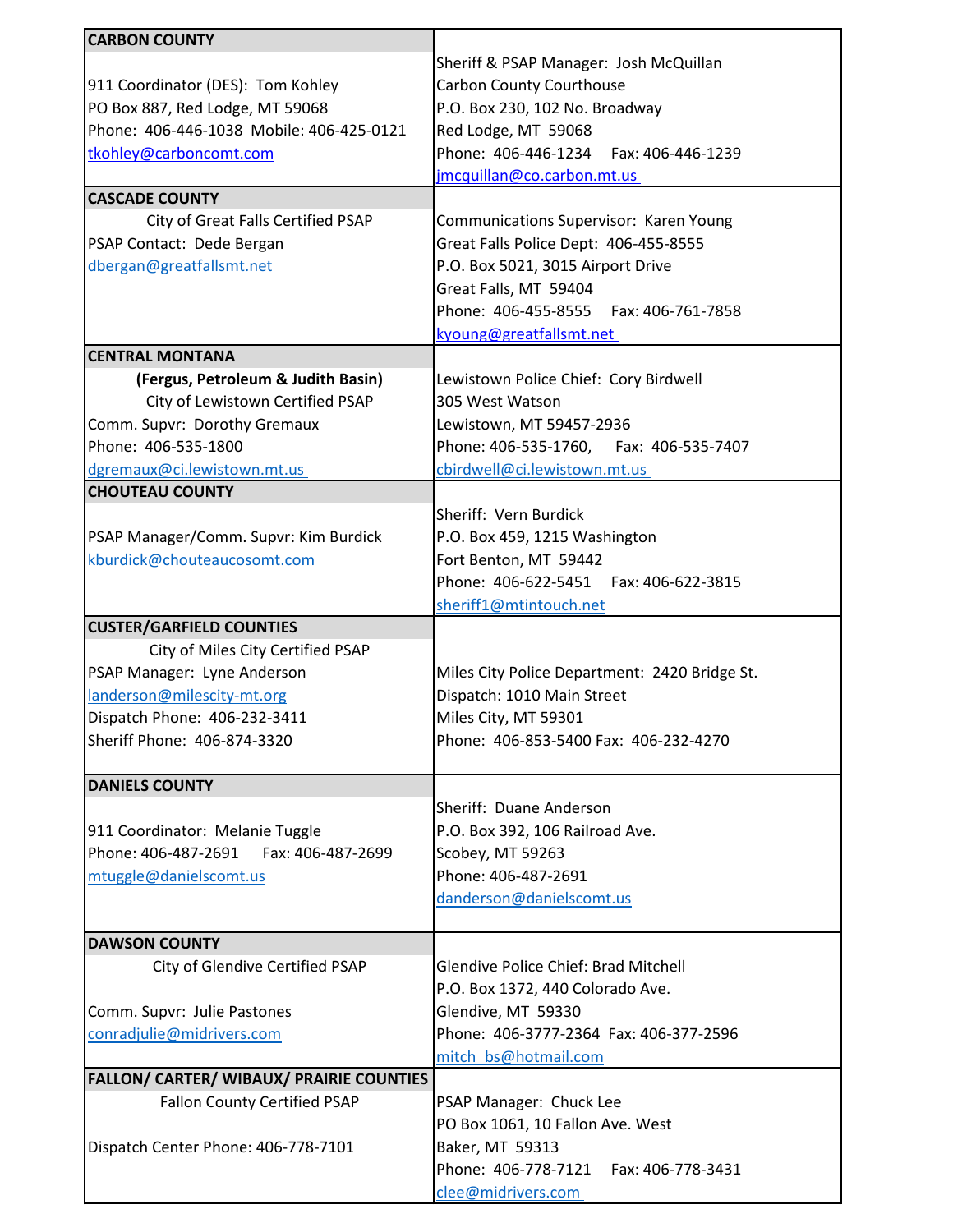| <b>FLATHEAD COUNTY</b>                                                                                                                                                                              |                                                                                                                                                                                                  |
|-----------------------------------------------------------------------------------------------------------------------------------------------------------------------------------------------------|--------------------------------------------------------------------------------------------------------------------------------------------------------------------------------------------------|
| Flathead, Kalispell, Whitefish, Columbia Falls                                                                                                                                                      | 911 Center Director: Elizabeth (Liz) Brooks<br><b>Flathead Emergency Communication Center</b><br>625 Timberwolf Pkwy., Kalispell, MT 59901<br>Phone: 406-758-2494<br>ebrooks@flathead911.mt.gov  |
| <b>GALLATIN COUNTY</b>                                                                                                                                                                              |                                                                                                                                                                                                  |
| Comm. Supvr: 1 on each shift<br>Connie Mathison, Julie Ligtenberg,<br>Tammi McCauley (Exec. Asst.), Jennifer LaCross                                                                                | Director: Tim Martindale<br>1705 Vaquero Parkway<br>Bozeman, MT 59718<br>Phone: 406-582-2092  Fax: 406-582-2002<br>tim.martindale@gallatin.mt.gov                                                |
| <b>GLACIER COUNTY</b>                                                                                                                                                                               |                                                                                                                                                                                                  |
| Communications Supvr: Pam Dvorak<br>Phone: 406-873-2711<br>pdvorak@glaciercountysheriff.com                                                                                                         | Sheriff: Vernon "Napi" Billedeaux<br><b>Glacier County Courthouse</b><br>#28 6th Ave. SE, Cut Bank, MT 59427<br>Phone: 406-873-2711    Fax: 406-873-4218<br>vbilledeaux@glaciercountysheriff.com |
| <b>GRANITE COUNTY</b>                                                                                                                                                                               |                                                                                                                                                                                                  |
| Comm. Supvr:<br>dispatch@granitecosheriff.org                                                                                                                                                       | Sheriff: Scott Dunkerson<br><b>Granite County Courthouse</b><br>Box 188, 115 Kiearney<br>Philipsburg, MT 59858<br>Phone: 406-859-3251    Fax: 406-859-3252<br>scottd@granitecosheriff.org        |
| <b>HILL COUNTY</b>                                                                                                                                                                                  |                                                                                                                                                                                                  |
| City Of Havre Certified PSAP<br>Jason Barkus, Assistant Chief<br>Phone: 406-265-4361 Fax: 406-265-2861<br>jbarkus@ci.havre.mt.us<br>Karley McKay, Administrative Assistant<br>kmckay@ci.havre.mt.us | Chief & PSAP Manager: Gabe Matosich<br>Havre Police Department<br>520 4 <sup>th</sup> Street<br>Havre, MT 59501<br>Phone: 406-265-4361<br>Fax: 406-265-2861<br>gmatosich@ci.havre.mt.us          |
| Amanda Hamilton, Telecommunicator<br>Phone: 406-265-2512 Ext. 2101<br>hamiltona@hillso.org                                                                                                          | Sheriff: Jamie Ross<br>1452 2nd St. West, PO Box 176<br>Havre MT 59501-0176<br>Phone: 406-265-2512 Ext. 2106 Fax: 406-262-9548<br>jross@hillso.org                                               |
| <b>JEFFERSON COUNTY</b>                                                                                                                                                                             |                                                                                                                                                                                                  |
| Dispatch Supervisor Jennifer McKenrick<br>jmckenrick@jeffersoncounty-mt.gov<br>Asst. Dispatch Supervisor: Amanda Morgan<br>amorgan@jeffersoncounty-mt.gov<br>Phone: 406-225-4079                    | Sheriff: Craig Doolittle<br>P.O. Box 588, 110 So. Washington<br>Boulder, MT 59632<br>Phone: 406-225-4075  Fax: 406-225-4145<br>cdoolittle@jeffersoncounty-mt.gov                                 |
| <b>LAKE COUNTY</b>                                                                                                                                                                                  |                                                                                                                                                                                                  |
| Supervisor:<br>Phone: 406-883-7377<br>Lake County Dispatch, Phone: 406-883-7301<br>dispatchsup@lakemt.gov                                                                                           | <b>Emergency Management Coordinator: Mark Clary</b><br>106 4 <sup>th</sup> Ave. E, Polson, MT 59860<br>Phone: 406-249-2893<br>mclary@lakemt.gov                                                  |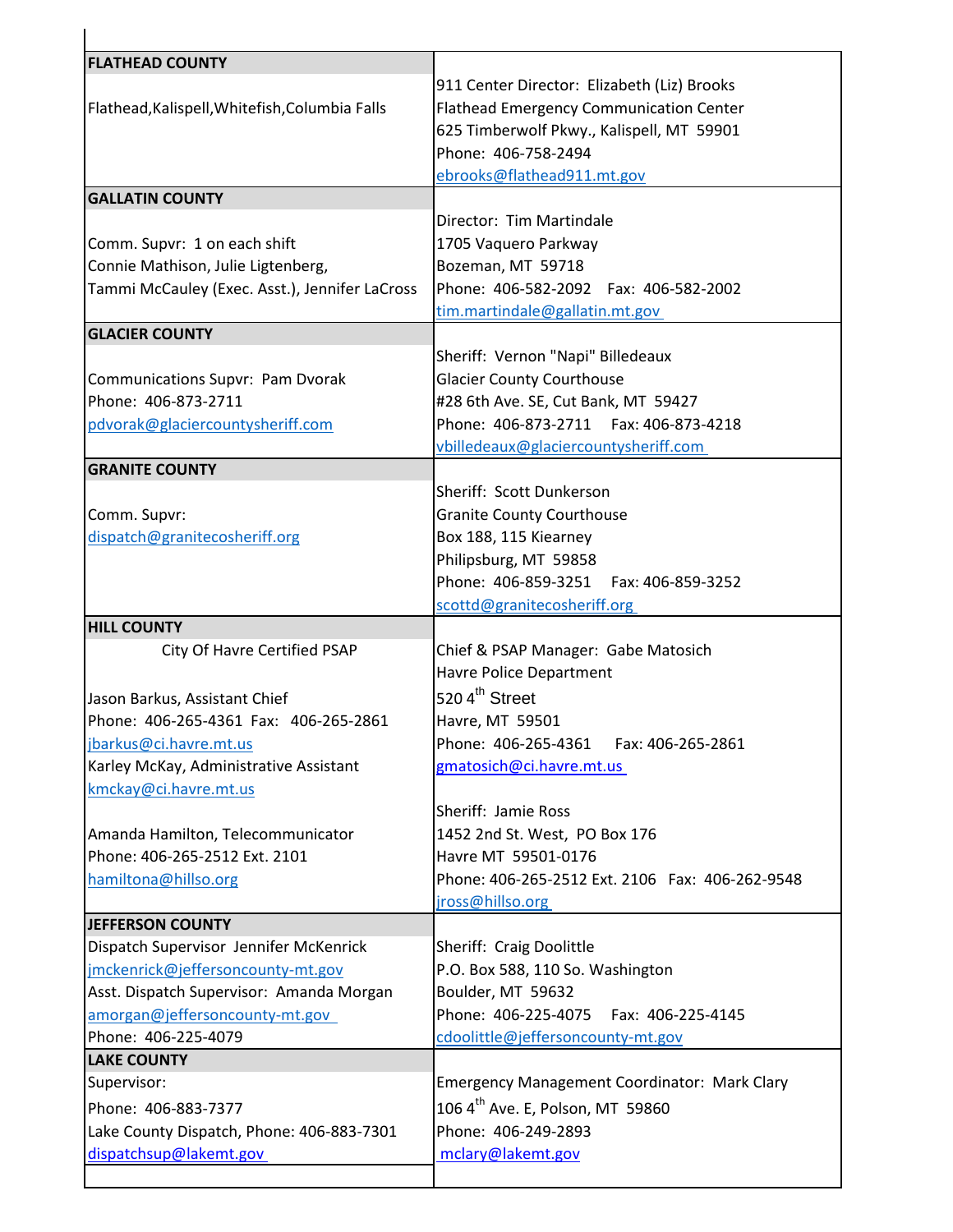| <b>LAUREL (City of)</b>                                                   |                                                   |
|---------------------------------------------------------------------------|---------------------------------------------------|
|                                                                           | Chief: Stan Langve                                |
| Comm. Supvr: Susan Canape                                                 | Laurel Police Department                          |
| Phone: 406-628-8737                                                       | 215 West 1st                                      |
| scanape@laurel.mt.gov                                                     | Laurel, MT 59044                                  |
|                                                                           | Phone: 406-628-8737 Fax: 406-628-4641             |
|                                                                           | slangve@laurel.mt.gov                             |
| <b>LEWIS &amp; CLARK COUNTY</b>                                           |                                                   |
| City of Helena Certified PSAP                                             | Support Svcs Div Commanding Officer: Curt Stinson |
| 911 Coord: Lt. Cory Bailey 406-447-8486                                   | Helena / Lewis & Clark County PSAP                |
| cbailey@helenamt.gov                                                      | 3425 Skyway Dr. Helena, MT 59601                  |
| 911 Center Supv: Peter Callahan 406-447-8233                              | Phone: 406-447-8233                               |
| pcallahan@helenamt.gov                                                    | cstinson@helenamt.gov                             |
| <b>LIBERTY COUNTY</b>                                                     |                                                   |
|                                                                           | Sheriff: Doug Riggin                              |
| Coord: Jim Ghekiere                                                       | Corner of First & Adams - PO Box 170              |
| Liberty Co. Weed & Planning                                               | Chester, MT 59522                                 |
| P.O. Box 451                                                              | Phone: 406-759-5171 Fax: 406-759-5520             |
| Phone: 406-759-5673; 945-0266                                             | sheriff@libertycountymt.gov                       |
| weed@libertycountymt.gov                                                  |                                                   |
| <b>LINCOLN COUNTY</b>                                                     |                                                   |
| Lincoln County Certified PSAP                                             |                                                   |
|                                                                           | <b>LIBBY</b>                                      |
|                                                                           | Undersheriff: Darren Short                        |
| Libby Comm. Supvr: Jean Holder                                            | 512 California Avenue                             |
| LCSODispatch@lincolncountysomt.com                                        | Libby, MT 59923                                   |
|                                                                           | Phone: 406-293-4112 x223    Fax: 406-293-3171     |
|                                                                           | dshort@lcso.mt.gov                                |
|                                                                           | <b>EUREKA</b>                                     |
| Eureka Comm. Supvr: Judy Romeo                                            | Eureka Area Dispatch District Pres: Joyce Hudson  |
| Phone: 406-297-2121 or 406-297-2122                                       | P.O. Box 1500, 106 Dewey Ave. Eureka, MT 59917    |
| Eureka911@interbel.net                                                    | Phone: 406-297-2123 Fax: 406-296-2555             |
|                                                                           | <b>TROY</b>                                       |
| Troy Area Dispatch                                                        | 911 Coordinator: Meghen O'Brien                   |
| troy911dispatch@hotmail.com                                               | 911 Asst. Coordinator: Steve Erickson             |
|                                                                           | 301 East Kootenai, PO Box 635 Troy, MT 59935      |
|                                                                           | Phone: 406-295-4111    Fax: 406-295-5921          |
| <b>MADISON COUNTY</b>                                                     |                                                   |
| Division Admin/911 Coord: Lynda Holt                                      | Sheriff: Phil Fortner                             |
| Phone: 406-843-4211                                                       | Madison Co. Sheriff's Office                      |
| Iholt@madisoncountymt.gov                                                 | PO Box 276, Virginia City, MT 59755               |
| Shift Supvr: Linda Hamrock                                                | Phone: 406-843-5301  Fax: 406-843-5351            |
| Ihamrock@madisoncountymt.gov                                              | pfortner@madisoncountymt.gov                      |
| <b>McCONE COUNTY</b>                                                      |                                                   |
|                                                                           | Sheriff: Dave Harris                              |
| Comm. Supvr: Virginia Richardson<br>Phone: 406-485-3405 Fax: 406-485-3464 | 905 B Avenue, PO Box 201<br>Circle, MT 59215      |
|                                                                           |                                                   |
| mcconetac@midrivers.com                                                   | Phone: 406-485-3405 Fax: 406-485-3464             |
|                                                                           | dharris@mcso.mt.gov                               |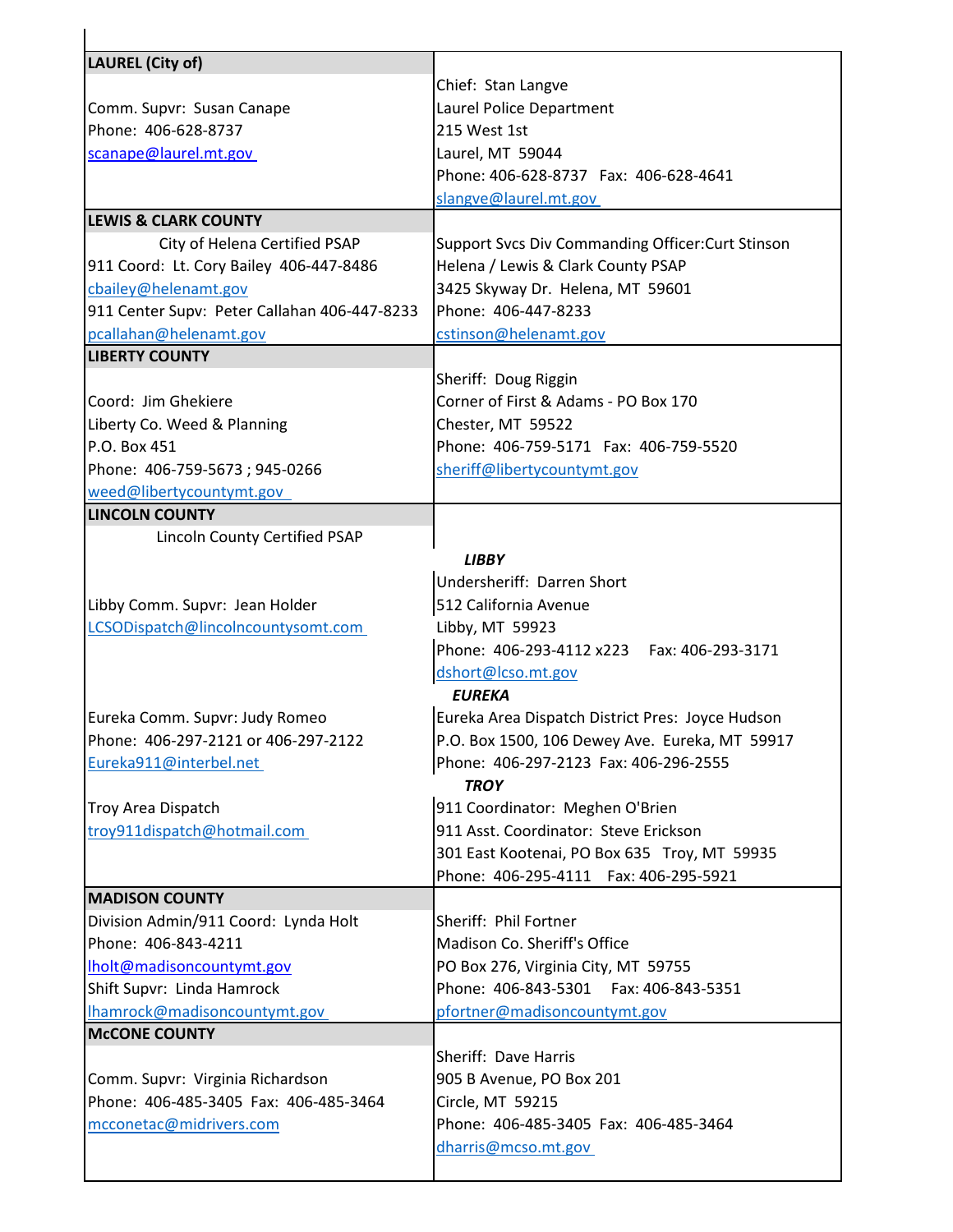| <b>MEAGHER COUNTY</b>                    |                                               |
|------------------------------------------|-----------------------------------------------|
|                                          | Sheriff: Jon Lopp                             |
| Comm. Supvr: MaeBeth Seidlitz            | 101 West Crawford, PO Box 449                 |
| Phone: 406-547-3397                      | White Sulphur Springs, MT 59645               |
| mseidlitz@meagherco.net                  | Phone: 547-3397    Fax: 547-3721              |
|                                          | jlopp@meagherco.net                           |
|                                          |                                               |
|                                          |                                               |
| <b>MINERAL COUNTY</b>                    |                                               |
|                                          | Sheriff: Mike Boone                           |
| PSAP Manager: Kim Crostick               | 310 River Street, PO Box 99                   |
| kcrostick@co.mineral.mt.us               | Superior, MT 59872                            |
| Phone: 406-822-3555    Fax: 406-822-3562 | Phone: 406-822-3555    Fax: 406-822-3562      |
|                                          | mboone@co.mineral.mt.us                       |
| <b>MISSOULA COUNTY</b>                   |                                               |
|                                          | Director: Adriane Beck                        |
| PSAP Manager: Sherri Odlin               | Missoula County 911 Center                    |
| Phone: 406-258-4467                      | 200 West Broadway                             |
| sodlin@missoulacounty.us                 | Missoula, MT 59802                            |
|                                          | Phone: 406-258-3632    Fax: 406-258-3989      |
|                                          | abeck@missoulacounty.us                       |
| <b>MUSSELLSHELL COUNTY</b>               |                                               |
|                                          | 911 Manager: Ron Solberg                      |
| Comm. Supvr: Kim Fisher                  | 704 First St. SE                              |
| 820 Main Roundup, MT 59072               | Roundup, MT 59072                             |
| kfisher@co.musselshell.mt.us             | Phone: 406-323-3554    Fax: 406-323-2367      |
|                                          | rsolberg@midrivers.com or                     |
|                                          | rsolberg@co.musselshell.mt.us                 |
| <b>NORTHERN CHEYENNE TRIBE</b>           |                                               |
|                                          | Acting Chief of Police: Lt. Harley Walker     |
| DES Coord: Theresa Small                 | BIA Law Enforcement Center, PO Box 913        |
| 600 Cheyenne Ave., PO Box 67             | 119 & 120 Sunbear Street, Lame Deer, MT 59043 |
| Phone: 406-477-6914 Fax: 406-477-6083    | Phone: 406-477-6289 Fax: 406-477-8448         |
| ghostlandwoman@yahoo.com                 | harley.walker@bia.gov                         |
| <b>PARK COUNTY</b>                       |                                               |
|                                          | Park County PSAP Manager: Peggy Glass         |
| Park County - Certified PSAP             | 414 East Callender                            |
|                                          | Livingston, MT 59047                          |
|                                          | Phone: 406-222-2050<br>Fax: 406-222-6121      |
|                                          | pglass@livingstonmontana.org                  |
| Gardiner / Cooke City                    | Communications Supvr: Kaelyn Johnson          |
| Yellowstone National Park Service        | Yellowstone Park, WY 82190                    |
| <b>Mammoth Hot Springs</b>               | Phone: (307) 344-2130 Fax: (307) 344-2136     |
| Admin/Communications Bldg. PO Box 168    | kaelyn Johnson@nps.gov                        |
|                                          | <b>Richard Moore</b>                          |
|                                          |                                               |
|                                          | Richard_Moore@nps.gov                         |
|                                          | <b>Beth Dreyer</b>                            |
|                                          | Beth Dreyer@nps.gov                           |
|                                          |                                               |
|                                          |                                               |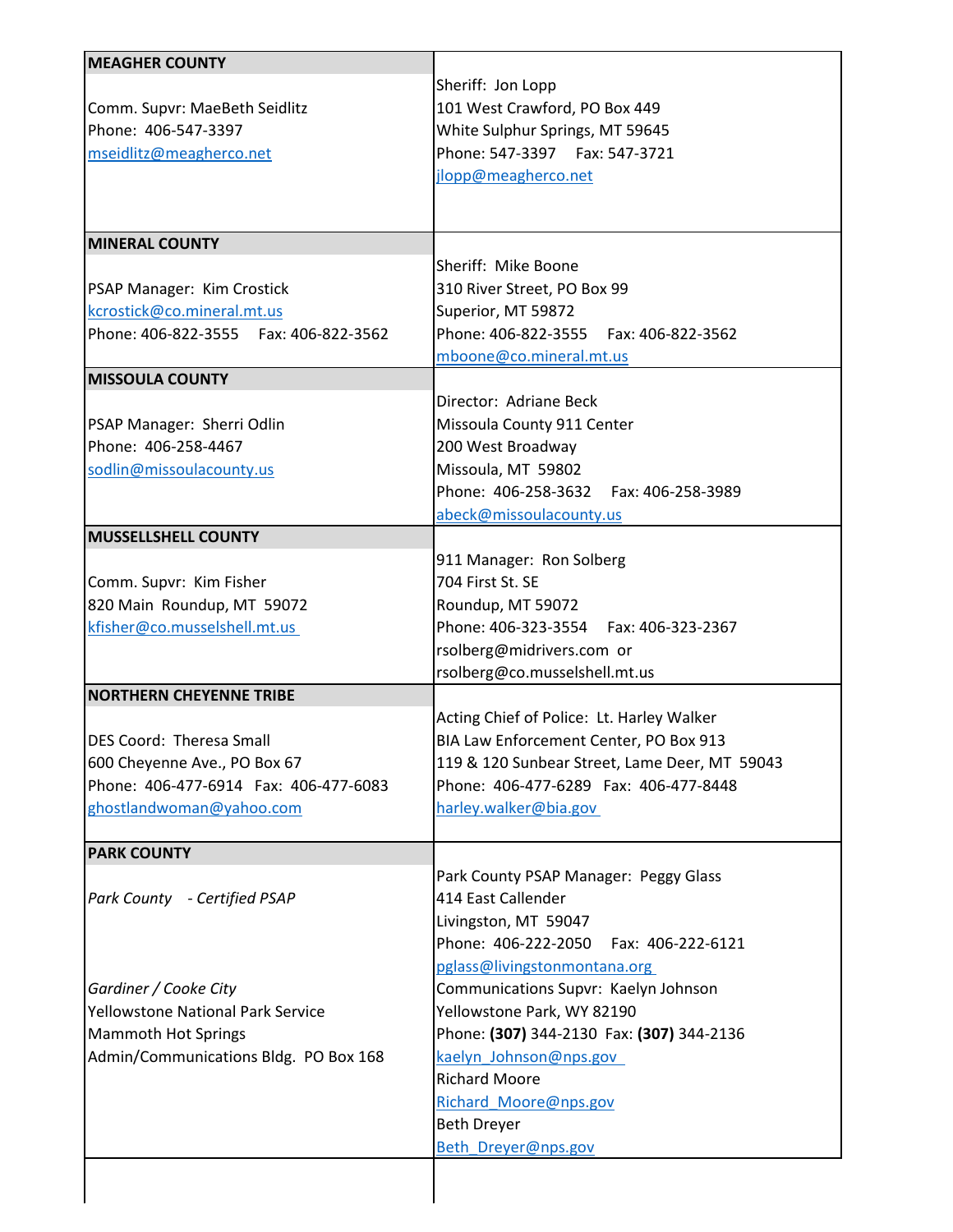| PHILLIPS COUNTY                                                  |                                                  |
|------------------------------------------------------------------|--------------------------------------------------|
|                                                                  | Sheriff: Jerry Lytle                             |
| Kevin Metcalf, Undersheriff                                      | 314 So. 2nd Ave. West, PO Box 1090               |
| kmetcalf@phillipscountysheriff.org                               | Malta, MT 59538                                  |
|                                                                  | Phone: 406-654-2350    Fax: 406-654-1213         |
|                                                                  | jlytle@phillipscountysheriff.org                 |
|                                                                  |                                                  |
| <b>PONDERA COUNTY</b>                                            | Sheriff@phillipscountysheriff.org                |
|                                                                  | Under Sheriff: Robert Skorupa                    |
|                                                                  | 20 4th Avenue S.W.                               |
| PSAP Mgr: Melinda Burns<br>Phone: 406-271-4040 Fax: 406-271-4084 |                                                  |
|                                                                  | Conrad, MT 59425                                 |
| melinda.burns@ponderacounty.org                                  | Phone: 406-271-4060    Fax: 406-271-2039         |
|                                                                  | pcso261@3rivers.net                              |
| <b>POWDER RIVER COUNTY</b>                                       |                                                  |
|                                                                  | Sheriff: Allen Drane                             |
| Comm. Supvr: Denni Schuetzle                                     | Courthouse Square, PO Box 200                    |
| Phone: 406-436-2051                                              | Broadus, MT 59317                                |
| dschuetzle@rangeweb.net                                          | Phone: 406-436-2333 Fax: 406-436-2866            |
|                                                                  | adrane@prco.mt.gov                               |
| <b>POWELL COUNTY</b>                                             |                                                  |
|                                                                  | Sheriff: Gavin R. Roselles                       |
| Undersheriff: Kim Micu                                           | 409 Missouri Avenue                              |
| Phone: 406-846-2711    Fax: 406-846-2742                         | Deer Lodge, MT 59722                             |
| kimm@pcsomt.org                                                  | Phone: 406-846-2711    Fax: 406-846-2742         |
|                                                                  | gavinr@pcsomt.org                                |
| <b>RAVALLI COUNTY</b>                                            |                                                  |
|                                                                  | Sheriff: Steve Holton                            |
| Director: Lt. Zae Hudson                                         | 205 Bedford St., Suite H                         |
| Phone: 375-4020 Fax: 375-4071                                    | Hamilton, MT 59840                               |
| zhudson@rc.mt.gov                                                | Phone: 375-4001 Fax 375-4071                     |
|                                                                  | sholton@rc.mt.gov                                |
| <b>RICHLAND COUNTY</b>                                           |                                                  |
|                                                                  | Sheriff: John Dynneson                           |
| Comm. Supvr: Janna Madsen                                        | County Courthouse, 110 2nd Ave NW                |
| jmadsen@richland.org                                             | Sidney, MT 59270                                 |
|                                                                  | Phone: 406-433-2919  Fax: 406-433-4766           |
|                                                                  | jdynneson@richland.org                           |
| <b>ROOSEVELT COUNTY</b>                                          |                                                  |
|                                                                  | Sheriff: Jason Frederick                         |
| 911 Coordinator: Jeff Wozniak                                    | PO Box 280, 416 1/2 2nd Ave. So.                 |
| 416 $\frac{1}{2}$ 2 <sup>nd</sup> Ave. South                     | Wolf Point, MT 59201                             |
| Wolf Point, MT 59201                                             | Phone: 406-653-6230 Fax: 406-653-6203            |
| Phone: 406-653-6242 Fax: 406-653-6203                            | jfrederick@rooseveltcounty.org                   |
| jwozniak@rooseveltcounty.org                                     |                                                  |
| <b>ROCKY BOY RESERVATION</b>                                     | Chief of Police: Larry Bernard                   |
|                                                                  | Chippewa Cree Tribe of the Rocky Boy Reservation |
| PSAP Manager: Nathan Meyers                                      | 6742 Upper Box Elder Road                        |
| Phone: 406-395-4130 Fax: 406-395-4559                            | Box Elder, MT 59521                              |
| nmeyers@ccles.org                                                | Phone: 406-395-4513  Fax: 406-395-4559           |
|                                                                  | lbernard@ccles.org                               |
|                                                                  |                                                  |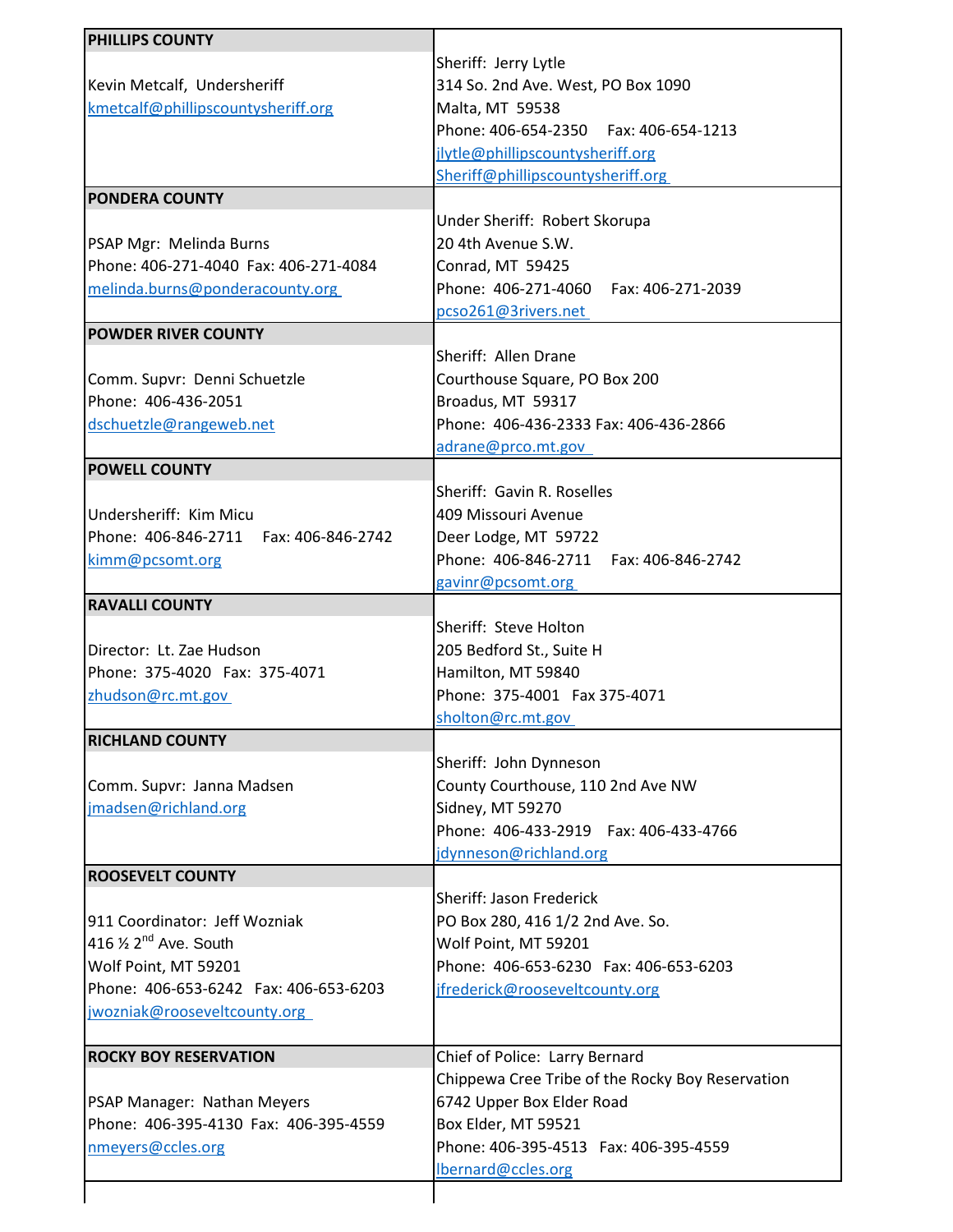| <b>ROSEBUD/TREASURE COUNTIES</b>                                                   |                                                  |
|------------------------------------------------------------------------------------|--------------------------------------------------|
|                                                                                    |                                                  |
| Rosebud County Certified PSAP                                                      | Rosebud County Sheriff: Allen Fulton             |
| Comm. Supvr: Jenni Cherry                                                          | 180 South 13th Ave, PO Box 85 Forsyth, MT 59327  |
| Phone: 406-346-2715  Fax: 406-346-7397                                             | Phone: 406-346-2715    Fax: 406-346-7397         |
| jcherry@rosebudcountymt.com                                                        | afulton@rosebudcountymt.com                      |
|                                                                                    |                                                  |
| <b>SANDERS COUNTY</b>                                                              |                                                  |
|                                                                                    | Sheriff: Tom Rummel                              |
| PSAP Manager: Shawna Chenoweth                                                     | 1111 Main Street, PO Box 910                     |
| Sanders County Sheriff's Office                                                    | Thompson Falls, MT 59873                         |
| Phone: 406-827-3584 Ext. 4 Fax: 406-827-4171 Phone: 406-827-3584 Fax: 406-827-4171 |                                                  |
|                                                                                    |                                                  |
| schenoweth@co.sanders.mt.us                                                        | trummel@co.sanders.mt.us                         |
| <b>SHERIDAN COUNTY</b>                                                             |                                                  |
|                                                                                    | PSAP Manager: Sapphira Olson                     |
|                                                                                    | Sheridan County Courthouse, 100 West Laurel Ave. |
|                                                                                    | Plentywood, MT 59254                             |
|                                                                                    | Phone: 406-765-1200 Fax: 406-765-2917            |
|                                                                                    | solson@co.sheridan.mt.us                         |
| <b>STILLWATER COUNTY</b>                                                           |                                                  |
|                                                                                    | Sheriff/9-1-1 Manager: Charles (Chip) Kem        |
| 911/DES Coord: Carol Arkell                                                        | 400 East 3rd Ave., No. PO Box 729                |
| carkell@stillwatercountymt.gov                                                     | Columbus, MT 59019                               |
|                                                                                    | Phone: 406-322-5326    Fax: 406-322-5328         |
| Dispatch Supvr: Jennifer Siegfried                                                 |                                                  |
|                                                                                    | ckem@scsomt.org                                  |
| <b>SWEET GRASS COUNTY</b>                                                          |                                                  |
| Comm. Supvr: Jerry Mahlum                                                          | Sheriff: Alan Ronneberg                          |
| Phone: 406-932-5143                                                                | 200 West First Avenue, PO Box 567                |
| sgundsheriff@itstriangle.com                                                       | Big Timber, MT 59011                             |
| DES/9-1-1 Coord: Cliff Brophy                                                      | Phone: 406-932-5143    Fax: 406-932-4777         |
| Phone: 406-932-3011                                                                | sgsheriff@itstriangle.com                        |
| sgdes@itstriangle.com                                                              | sgdispatch@mtintouch.net                         |
|                                                                                    |                                                  |
| <b>TETON COUNTY</b>                                                                |                                                  |
|                                                                                    | Sheriff: Keith VanSetten                         |
|                                                                                    | 26 1st Street SE - Box 1349                      |
| Under Sheriff: Steve Gjerde                                                        |                                                  |
| sgjerde@tetoncomt.org                                                              | Choteau, MT 59422                                |
|                                                                                    | Phone: 406-466-5781<br>Fax: 406-466-5783         |
|                                                                                    | kvansetten@tetoncomt.org                         |
| <b>TOOLE COUNTY</b>                                                                |                                                  |
|                                                                                    | Sheriff: Donna Whitt (Matoon)                    |
| Comm. Supvr/Under Sheriff: Ryan Larson                                             | 235 Marias, PO Box 550                           |
| Phone: 406-434-5585                                                                | Shelby, MT 59474                                 |
| tcsheriff2@3rivers.net                                                             | Phone: 406-434-5585<br>Fax: 406-434-7265         |
|                                                                                    | tcsheriff@3rivers.net                            |
| <b>VALLEY COUNTY</b>                                                               |                                                  |
|                                                                                    | Sheriff: Tom Boyer                               |
|                                                                                    |                                                  |
| 911 Coord & Comm. Supvr: Rene Clampitt                                             | 501 Court Square, Box 10                         |
| 501 Court Square #18                                                               | Glasgow, MT 59230                                |
| Glasgow, MT 59230                                                                  | Phone: 406-228-6277                              |
| Phone: 406-228-6222 Fax: 406-228-9027                                              | tboyer@valleycountymt.gov                        |
| rclampitt@valleycountymt.gov                                                       | vcsheriff@valleycountymt.gov                     |
|                                                                                    |                                                  |